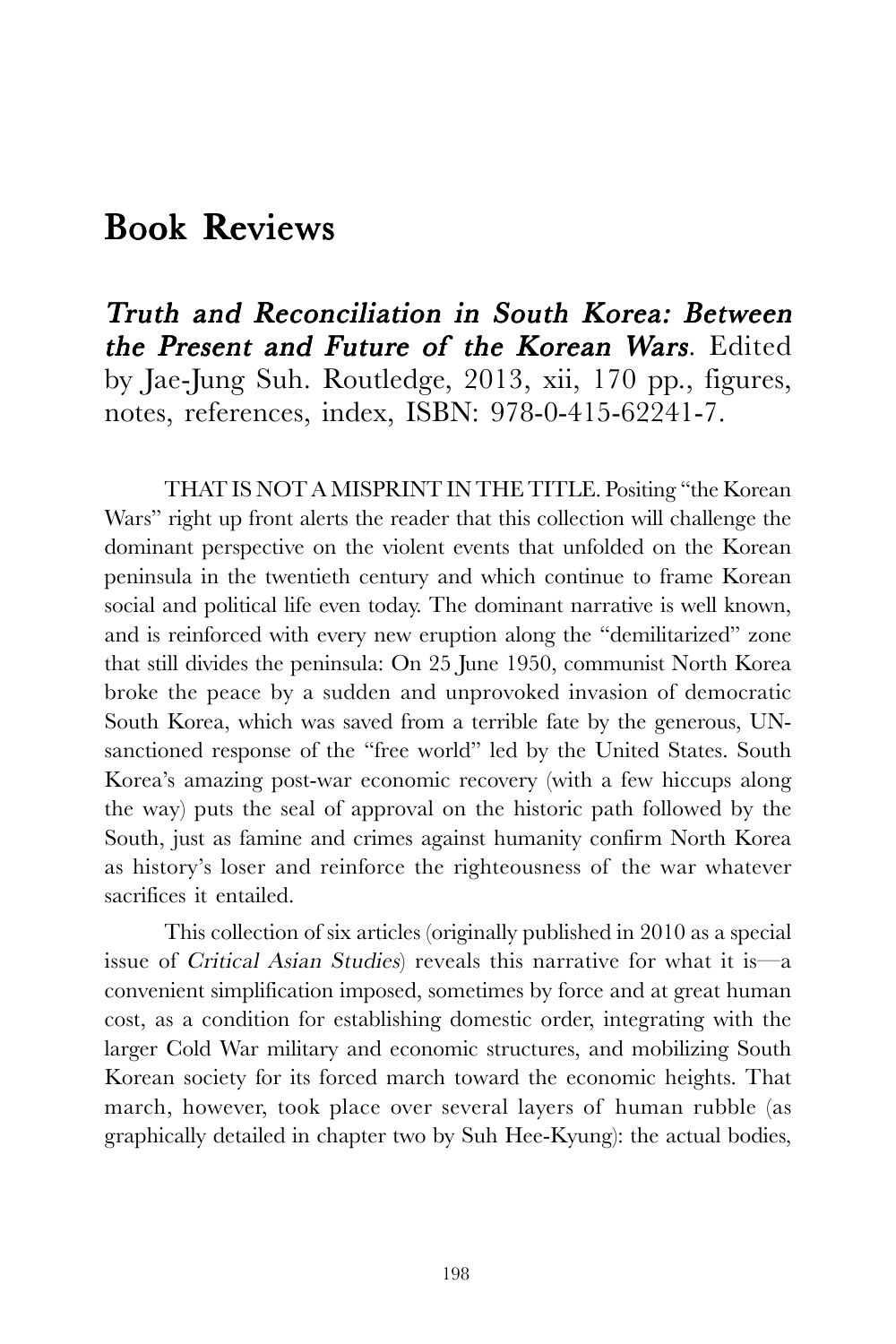as well as the memory, of thousands massacred in the suppression of leftist groups (and others swept up by mistake) in the pre-war period (1945–50), as well as those executed during the war, and thousands of civilians who died under indiscriminate U.S. bombing and on battlefields such as at No Gun Ri. Another war began after the formal armistice in 1953 against those who sought to tell these inconvenient stories and seek justice. As Dong-Choon Kim (chapter one) notes, these victims were killed three times: first, by the physical massacres, then by suppressing the families' pursuit of justice in the post-armistice period, and most grievously, by placing the families under surveillance and restricted civil rights for decades. Their truth was a serious threat to the ideological foundations of the modern Korean state.

In this context, the pursuit of truth, justice, and reconciliation in Korea has faced daunting obstacles. That a degree of satisfaction has been achieved, albeit only after 60 years, illustrates, as Lisa Yoneyama (chapter five) highlights, "what long-term, victim-centered social activism can accomplish" (123). As Kim details, over the six decades from the end of Japanese rule in 1945 to the establishment of the official Truth and Reconciliation Commission (TRCK) in 2005, whenever political space opened, victims and their supporters, braving taunts of "communist sympathizer" and worse, attempted to tell their stories and seek redress. The post-liberation effort to bring to account military and economic collaborators with the Japanese was shut down by the dictates of the U.S. led, anticommunist united front in East Asia. In the political space opened by the student revolution of 1960, efforts to expose the massacres before and during the Korean War were quashed by Chung-Hee Park's military coup in 1961. Rather than opening a new space for truth telling, the assassination of Park in 1979 was followed by another horrific state crime, the massacre of the citizens of Gwangju. The air began to clear with the transition, in 1987, toward democratic politics. However, it was not until Kim Dae Jung, himself a victim of the military dictatorships, was elected president in 1998 that official steps were taken to examine the long-hidden histories stretching from the colonial period to the democratic transition.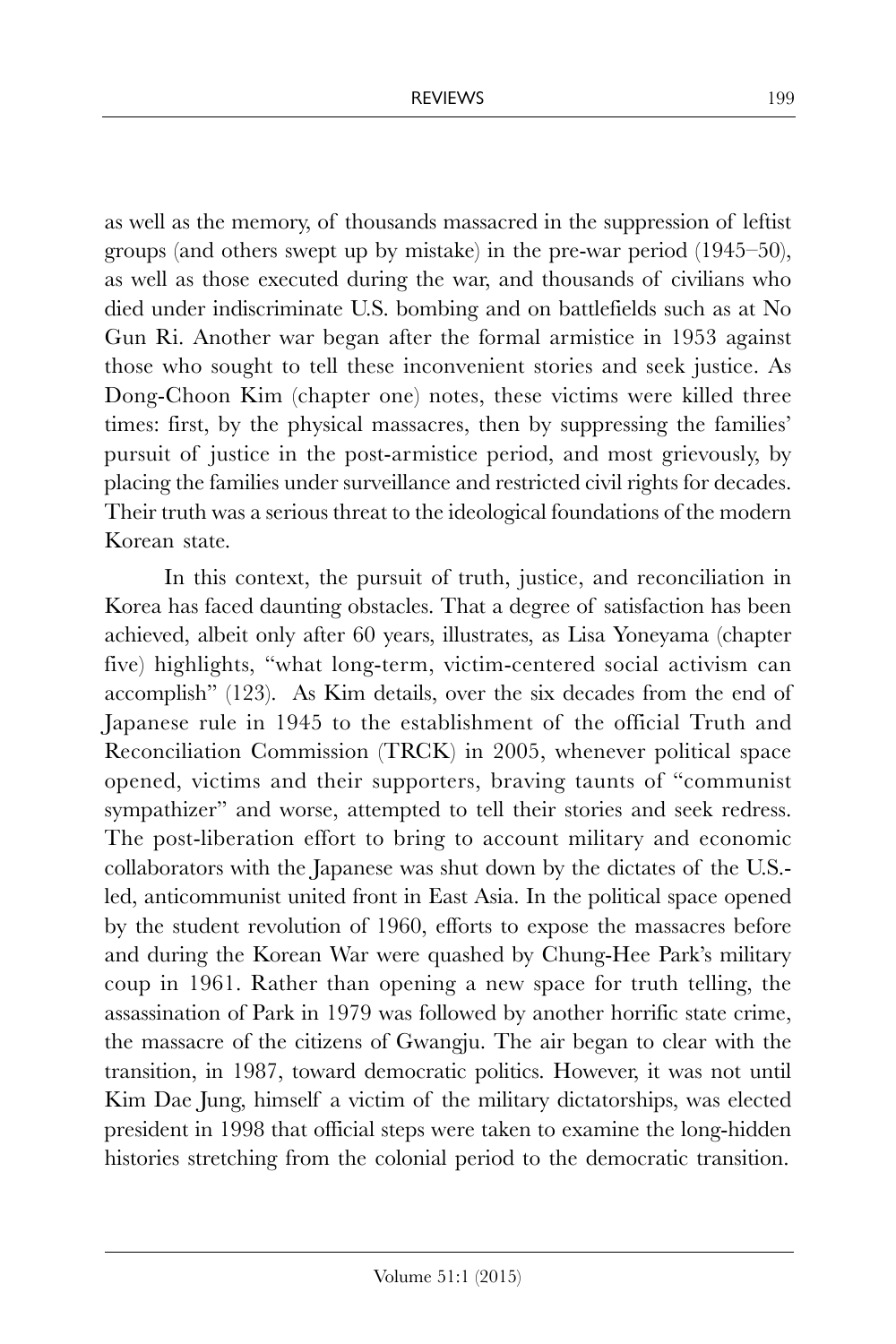One factor that clearly sets the Korean case apart is the role of the U.S. military in this history: in the post-liberation period, overwhelmingly in the Korean War, on military bases, and in war exercises today. The role of the U.S. in committing or ignoring atrocities against Korean civilians (South and North) is an issue that has surfaced periodically but for which America's political and military dominance has precluded a full accounting. Charles Hanley's new revelations (in chapter three) about the length to which the U.S. government has gone to cover up command responsibility for the No Gun Ri massacre reveals the serious obstacles that face those seeking to hold the U.S. accountable for its questionable actions in multiple conflicts today. The fact that the TRCK was not empowered to address accusations of U.S. military wrongdoing underlines this point.

The last 50 years have witnessed many judicial efforts in different national settings to seek truth and justice following large-scale human rights crimes and abuses. Few have been judged satisfactory even though most followed relatively closely after the events they examined. The process in Korea, one that stretched back for more than a lifetime and which took place under the shadow of continuing national division, was no exception. The mandate of the commission was limited to four years and initiatives to extend it were blocked by a return of conservative governments. Only a limited number of victims filed cases and the full docket was not completed. Nevertheless, because of efforts realistically focusing on establishing the truth of long concealed or denied events, using transparent and forensic processes, surviving victims and society at large obtained a basis for the beginning of a process of reconciliation.

Dong-Choon Kim and Hee-Kyung Suh provide ample details on the TRCK process and on the crimes that it examined, enabling the reader to compare the Korean process with others. In his introductory article, Jae-Jung Suh explains (17) the stakes involved in the process of seeking truth in Korea ("not only state legitimacy but also national identity"), while in Lisa Yoneyama (chapter five) considers the Korean process in light of the search for historical justice in many societies. Enriching the collection